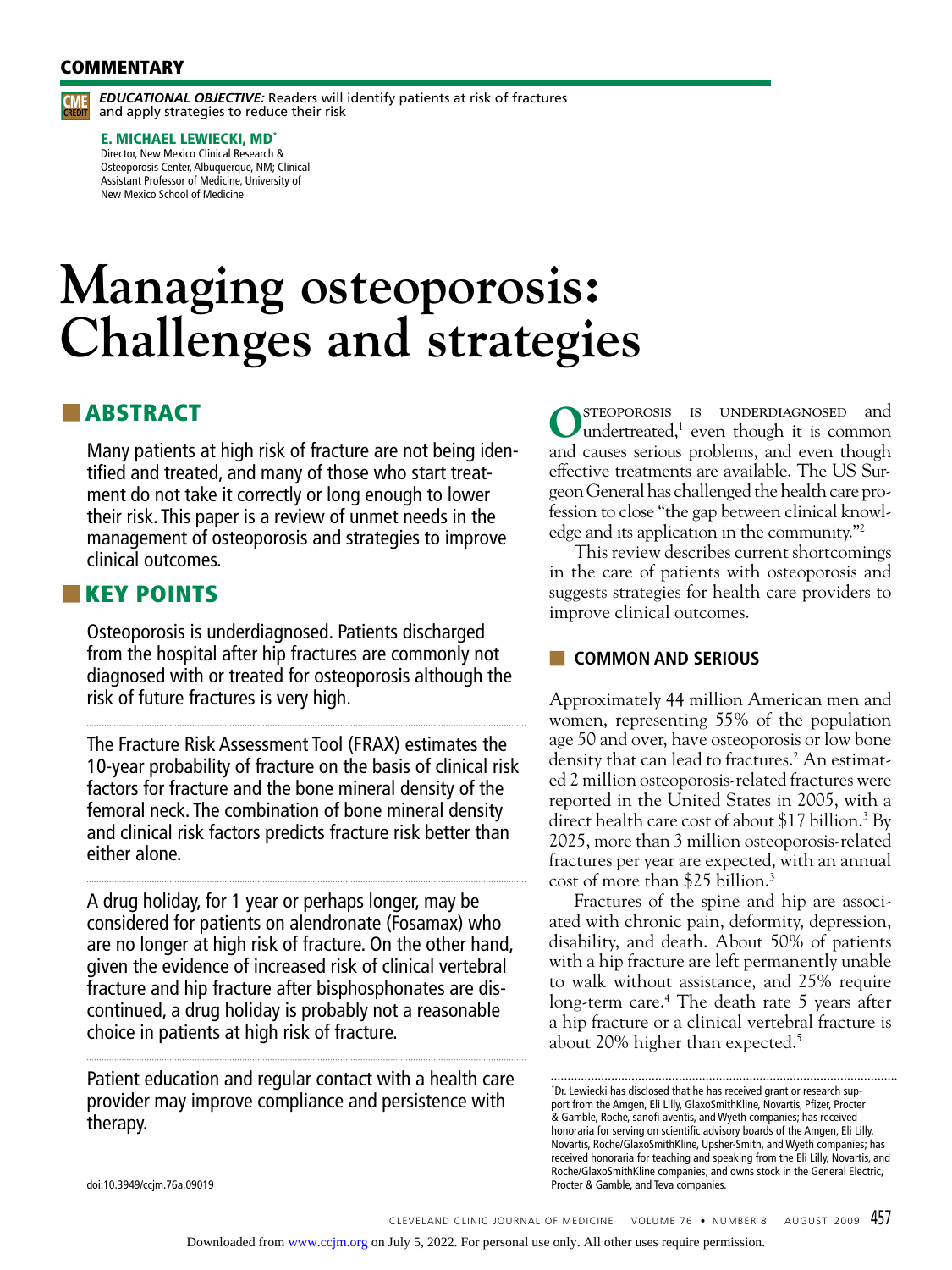#### ■ **Diagnosi NG OSTEOPOROSIS BEFORE A FRACTURE OCCURS**

#### **World Health Organization classification**

The World Health Organization<sup>6</sup> classifies bone mineral density on the basis of the T-score, ie, the difference, in standard deviations, between the patient's bone mineral density, measured by dual-energy x-ray absorptiometry (DXA), and the mean bone mineral density of a young adult reference population:

- Normal (a T-score of  $-1.0$  or higher)
- Osteopenia (a T-score of less than  $-1.0$  but higher than –2.5)
- Osteoporosis (a T-score of  $-2.5$  or less)
- Severe osteoporosis (a T-score of  $-2.5$  or less with a fragility fracture).

The International Society for Clinical Densitometry has established indications for bone density measurement, quality control, acquisition, analysis, interpretation, reporting, and nomenclature.7 The Society states, for example, that bone mineral density may be classified according to the lowest T-score of the lumbar spine, total hip, femoral neck, or distal one-third (33%) radius (if measured), using a white female reference database in women and a white male reference database in men.

More than 2 million osteoporotic fractures occur in the United **States** every year

#### **Why test bone mineral density?**

Bone density testing allows a physician to diagnose osteoporosis before a fracture occurs and to intervene early to reduce the risk of fracture. A clinical diagnosis of osteoporosis can be made in a patient who has had a fragility fracture, independently of bone mineral density, although this is less desirable than diagnosing osteoporosis before the first fracture.

While one can argue that fracture risk assessment is of greater clinical importance than diagnostic classification (ie, normal, osteopenia, osteoporosis), a diagnosis of osteoporosis conveys a clear message to the patient and health care providers about the presence of a disease that requires evaluation and treatment. Also, in the United States, diagnostic classification is necessary to select a numerical code for insurance billing and sometimes to determine eligibility for insurance coverage of drug therapy.

## **Osteoporosis is underdiagnosed, even after fractures**

Osteoporosis is underdiagnosed.<sup>1</sup> Data from Medicare claims for 1999 to 2000 showed that only 30% of eligible women age 65 and older had a bone density test,<sup>8</sup> despite recognition by many organizations that fracture risk is high and DXA is indicated in this population.<sup>7,9,10</sup>

An adult with any fracture, $11$  even one due to trauma, $12 \text{ may have osteoporosis, may be}$ at risk of future fractures, and should be considered for further evaluation. Vertebral fractures, the most prevalent type of osteoporotic fracture, are commonly underrecognized and underreported,<sup>13,14</sup> thereby missing an opportunity to identify and treat a patient at high risk.

Clinical vertebral fractures are those that come to clinical attention because of symptoms and then are appropriately diagnosed, while morphometric vertebral fractures are those detected by an imaging study regardless of symptoms. Only about one-third of all vertebral fractures are clinically apparent.<sup>15</sup>

In 2005, Foley et al<sup>16</sup> reported that only 10.2% of women age 67 and older with a fracture were tested for osteoporosis within the following 6 months. Patients discharged from the hospital after hip fractures are commonly not diagnosed with or treated for osteoporosis,<sup>17,18</sup> although the risk of future fractures is very high.<sup>19</sup> Inpatient consultation with a medical specialist has not consistently improved osteoporosis care, with some reports of no effect $17$ and others suggesting a modest benefit.<sup>20,21</sup>

Many factors are responsible for underdiagnosis, and no single specialty is to blame. Primary care physicians are often overburdened with clinical, administrative, and regulatory responsibilities that leave little time to consider a silent disease that increases the risk of an event that may occur far in the future. Acute fractures are often treated by an orthopedist or emergency department specialist who is not responsible for long-term care and prevention of future fractures. The primary care physician may not become aware of the fracture until long after it has occurred.

#### **DXA is the gold standard test**

Once it is decided that a patient needs a bone density test, it is important to match the test

Downloaded from [www.ccjm.org](http://www.ccjm.org/) on July 5, 2022. For personal use only. All other uses require permission.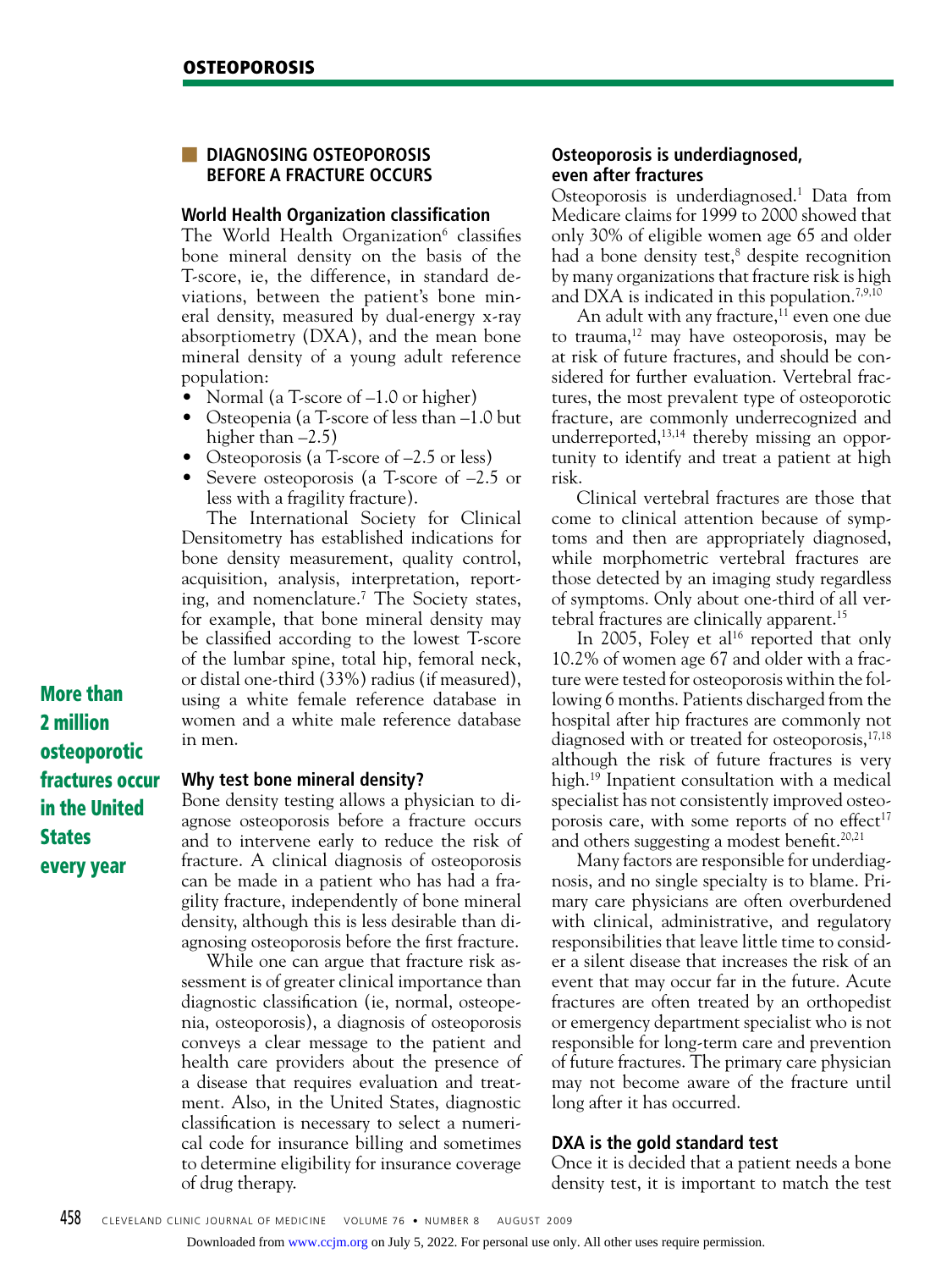## **TABLE 1**

## Clinical features of bone densitometry technologies

**Cost** ++ + + +++ ++  $DXA = dual-energy x-ray absorptionetry$ ;  $pDXA = peripheral DXA$ ;  $QUS = quantitative ultrasonography$ ;  $QCT = quantitative com$ puted tomography; pQCT = peripheral QCT; FRAX = Fracture Risk Asssessment Tool. For approximate comparison of radiation and  $cost, 0 = none, + = low, ++ = moderate, ++ + = highest$ 

**Diagnosis** Yes 33% radius only No No No **Fracture risk assessment** Yes Yes Yes Yes Yes **Input with FRAX** Yes No No No No **Monitoring** Yes No No Yes No **Ionizing radiation**  $++$   $+$   $-$  0  $++$   $+$ 

with the clinical need. **Table 1** compares the features of the major available tests.

Although all of these tests provide results that correlate with fracture risk, DXA is the only one that can be used for diagnostic classification<sup>7</sup> and the only one that can be used with the Fracture Risk Assessment Tool, or FRAX (more about this below).<sup>22</sup> DXA is also the most clinically useful way to monitor the effects of therapy, with a correlation, albeit an imperfect one, between changes in bone mineral density with therapy and reduction in fracture risk.<sup>23</sup>

For these reasons, DXA is generally considered the gold standard for measuring bone mineral density.<sup>24</sup>

Using the wrong technology for the clinical need<sup>25</sup> or performing poor-quality testing<sup>26,27</sup> may result in inappropriate patient care decisions and wastes limited health care resources.

#### **Medicare coverage for DXA has been cut**

Recent cuts in Medicare reimbursement for DXA in the United States have been so severe that payment is now less than the cost of providing the service at many facilities.28 With further reductions in reimbursement expected, it is projected that most outpatient DXA centers—ie, about two-thirds of all DXA facilities in the United States—will no longer be operating by 2010.<sup>29</sup>

The anticipated consequences: fewer patients will be diagnosed with osteoporosis, fewer patients will be treated, and more fractures will occur, with fracture-related health care expenses far exceeding the savings from fewer DXA tests and fewer prescriptions for drugs to reduce fracture risk. I have characterized this as a "crisis in osteoporosis care,"30 and it is in stark contrast to the mandate of the US Surgeon General to improve osteoporosis care.<sup>1</sup>

Reports from several large health care sys- **A diagnosis** tems support the proposition that more rather of osteoporosis than fewer patients should undergo bone density testing. Data from the Kaiser Southern California and the Geisinger Health Plan message to show that when more patients undergo DXA and more are treated for osteoporosis, fewer have fractures, and money is saved.<sup>31,32</sup>

## ■ **Strategies for improving diagnosis**

#### **Appoint an advocate**

**DXA pDXA QUS QCT pQCT**

The first step in the early diagnosis of osteoporosis is to select appropriate patients for bone density testing by recognizing high-risk populations.

Given the many demands placed on primary care physicians, who may not be focused on osteoporosis, it may be helpful to appoint one or more office staff as "advocates" for skeletal health. This could be a medical assistant, nurse, or health care educator who is charged with alerting the physician when bone mineral density testing is needed, or who could perhaps be given the authority to order the test

sends a clear the patient and health care providers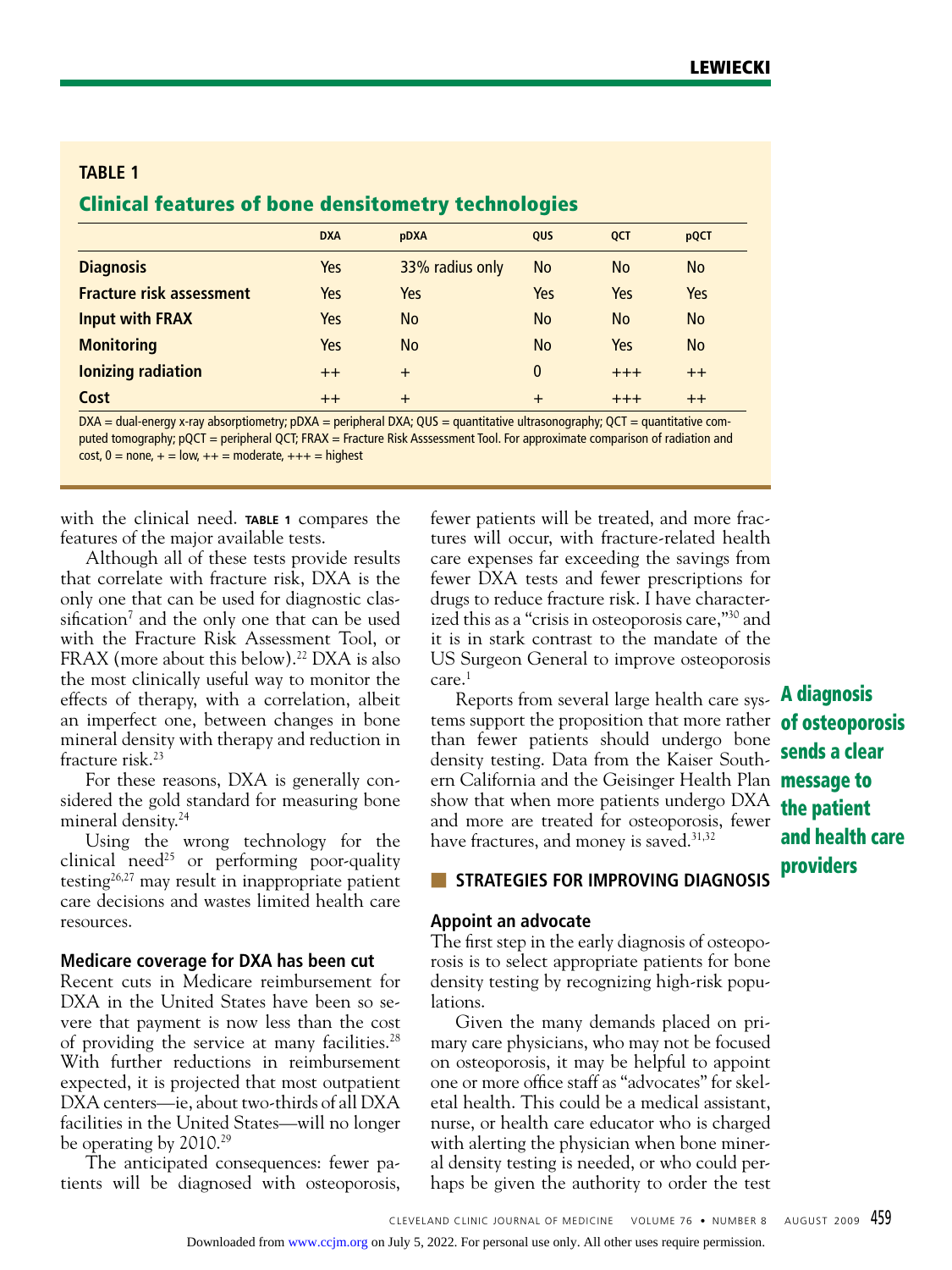### **TABLE 2**

## FDA-approved drugs for preventing and treating osteoporosis

| <b>GENERIC</b><br><b>NAME</b> | <b>BRAND</b><br><b>NAME</b>   | <b>DOSING</b><br><b>METHOD</b>   | <b>DOSING</b><br><b>INTERVAL</b> | <b>POSTMENOPAUSAL</b><br><b>OSTEOPOROSIS</b> |                  | <b>GLUCOCORTICOID-INDUCED</b><br><b>OSTEOPOROSIS</b> |                  | <b>OSTEOPOROSIS</b><br><b>IN MEN</b> |
|-------------------------------|-------------------------------|----------------------------------|----------------------------------|----------------------------------------------|------------------|------------------------------------------------------|------------------|--------------------------------------|
|                               |                               |                                  |                                  | <b>PREVENTION</b>                            | <b>TREATMENT</b> | <b>PREVENTION</b>                                    | <b>TREATMENT</b> | <b>TREATMENT</b>                     |
| <b>Estrogen</b>               | Many                          | <b>Various</b>                   | <b>Various</b>                   | Yes                                          | <b>No</b>        | <b>No</b>                                            | <b>No</b>        | <b>No</b>                            |
| <b>Alendronate</b>            | Fosamax,<br><b>generic</b>    | Pill, liquid                     | Daily, weekly                    | Yes                                          | Yes              | <b>No</b>                                            | <b>Yes</b>       | <b>Yes</b>                           |
| <b>Risedronate</b>            | Actonel                       | Pill                             | Daily, weekly,<br>monthly        | Yes                                          | Yes              | Yes                                                  | <b>Yes</b>       | <b>Yes</b>                           |
| <b>Ibandronate</b>            | <b>Boniva</b>                 | Pill                             | <b>Monthly</b>                   | Yes                                          | Yes              | <b>No</b>                                            | <b>No</b>        | <b>No</b>                            |
| <b>Ibandronate</b>            | <b>Boniva</b>                 | <b>Intravenous</b><br>injection  | 3-Monthly                        | <b>No</b>                                    | Yes              | <b>No</b>                                            | <b>No</b>        | <b>No</b>                            |
| <b>Zoledronate</b>            | Reclast                       | <b>Intravenous</b><br>injection  | Yearly                           | Yes                                          | Yes              | Yes                                                  | <b>Yes</b>       | <b>Yes</b>                           |
| <b>Raloxifene</b>             | Evista                        | Pill                             | <b>Daily</b>                     | Yes                                          | Yes              | <b>No</b>                                            | <b>No</b>        | No                                   |
| <b>Calcitonin</b>             | Miacalcin,<br><b>Fortical</b> | Nasal spray                      | <b>Daily</b>                     | No                                           | Yes              | No                                                   | <b>No</b>        | <b>No</b>                            |
| <b>Teriparatide</b>           | Forteo                        | <b>Subcutaneous</b><br>injection | Daily for<br>up to 2 years       | No                                           | Yes              | No                                                   | <b>No</b>        | <b>Yes</b>                           |

Only about one-third of vertebral fractures are clinically apparent

within prespecified parameters. Other responsibilities might include patient education on nutrition, lifestyle, fall prevention, and drug administration, and follow-up by phone or in the office to ensure compliance with therapy.

#### **Set up a disease-management program**

Changing the health care system may be a more effective way to improve clinical outcomes than changing the actions of individual physicians. Disease-management programs that institutionalize pathways of care for osteoporosis have shown promise, $32,33$  and postfracture intervention programs may provide an opportunity to better manage patients at very high risk of future fractures.34,35

#### **Lobby your legislators**

To assure patient access to diagnostic services for assessment of skeletal health, advocates are focusing on legislation to restore DXA reimbursement to a level that would allow outpatient DXA facilities to avoid financial losses and continue operating.<sup>28</sup> This possibility may be aided by grassroots support from concerned physicians and from patients likely to

be harmed by limited access to DXA testing because of fewer instruments in operation and greater distances to travel to reach them. The largest US patient advocate organization for osteoporosis care, the National Osteoporosis Foundation (**www.nof.org**), is spearheading a drive to educate legislators on the value of bone density testing and to pass corrective legislation.

#### ■ **ASSESSING Fracture risk WITH FRAX**

The patients who get the greatest reduction in fracture risk with drug therapy are those who have the highest baseline risk of fracture.6 An estimate of fracture risk is therefore important in determining which patients to treat.

While bone mineral density is an excellent predictor of fracture risk, density combined with clinical risk factors for fracture is a better predictor than density or clinical risk factors alone.

FRAX22 is an electronic clinical tool (**www.shef.ac.uk/FRAX/**) for calculating fracture risk on the basis of the bone mineral density of the femoral neck; the patient's age, sex, height, and weight; and seven clinical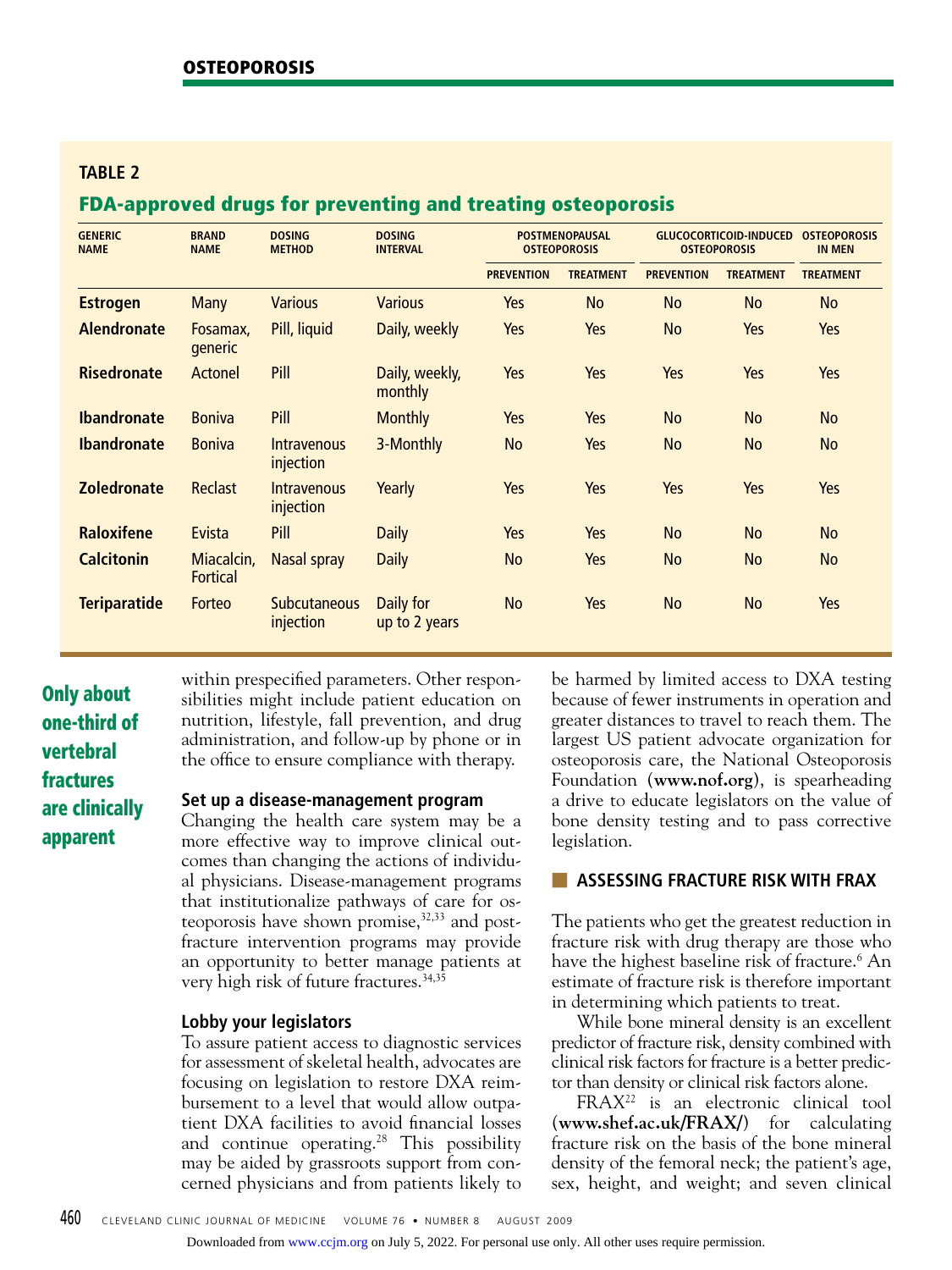risk factors (previous fracture, having a parent who had a hip fracture, current smoking, glucocorticoid use, rheumatoid arthritis, secondary osteoporosis, and ingestion of three or more units of alcohol daily). One enters this information plus the brand of DXA machine used (Hologic, GE Lunar, or Norland), and the algorithm estimates the 10-year probability of a major osteoporotic fracture (hip, spine, proximal humerus, or distal forearm), and the 10-year probability of hip fracture

The FRAX model was developed through an analysis of almost 60,000 men and women in 12 population-based cohorts with about 250,000 person-years of observation, and externally validated in an additional 11 cohorts with 230,000 men and women and more than 1.2 million person-years of observation.8 The analysis of these extraordinarily robust databases was a mammoth project undertaken by the World Health Organization, under the direction of Professor John Kanis and with the support of many other organizations and professional societies. Criteria for inclusion of a clinical risk factor in FRAX included international validation, independence from bone mineral density in predicting fractures, ease of collecting the information in clinical practice, and the potential for modification with drug therapy. Falls were not considered as clinical risk factors, since it is not clear that pharmacologic intervention can significantly change the risk of falls.

FRAX remains a work in progress, with continuing updates expected as new information becomes available on country-specific fracture rates and potential additional clinical risk factors. Future versions of FRAX may also include input from skeletal sites other than the femoral neck and bone density measurement with technologies other than DXA.

#### **Benefits and limitations of FRAX**

To use FRAX, one needs to understand its benefits and limitations.

**Benefits.** FRAX can be used to estimate fracture risk in untreated women and men from age  $40$  to  $90$ <sup>22</sup> although the National Osteoporosis Foundation guidelines recommend that it be used to make treatment decisions only in untreated postmenopausal women and men age 50 and older with osteopenia who do

not otherwise qualify for treatment.9

Expressing fracture risk as a 10-year probability is more clinically useful than expressing it as a relative risk. For example, if the relative risk of fracture is five times that of a comparator population in which the risk is close to zero, then the patient's risk is low, although a physician might feel compelled to treat upon learning that the relative risk is 5. A 50-yearold woman and an 80-year-old woman with identical T-scores of –2.5 have the same relative risk of fracture,  $36$  even though the 10-year probability of fracture is far greater for the older woman.37

**Limitations.** FRAX has not been validated in treated patients, in women and men outside the specified age range, or in children. In the United States, the use of FRAX is limited to four ethnic groups—white, black, Hispanic, and Asian. FRAX has not been validated in patients of mixed ethnicity or of other ethnic groups in the United States.

The seven clinical risk factors in FRAX are entered as yes-or-no responses, whereas the actual risk in an individual patient may depend on the dose or severity of the risk factor. For example, a patient who was treated with the glucocorticoid prednisone 5 mg per **More patients,** day for 4 months many years ago has a much **not fewer**, lower risk than a similar patient who has been taking prednisone 10 mg per day for the past 10 years, even though the FRAX input ("yes" **bone mineral** for glucocorticoid therapy) is the same and the FRAX estimation of fracture risk is the same.

Only the bone mineral density in the femoral neck is used in FRAX, although in some patients, the density at another skeletal site may be better correlated with fracture risk (eg, low lumbar spine density may be associated with high fracture risk even when femoral neck density is not low).

Other important risk factors, such as falling, rate of bone loss, and high bone turnover are not part of the FRAX algorithm.

These limitations of FRAX may lead to overestimation or underestimation of actual fracture risk when used in some clinical circumstances, with an uncertain range of error for the calculated 10-year fracture probability.

#### **Using FRAX appropriately**

Clinicians must recognize when FRAX is like-

should undergo density testing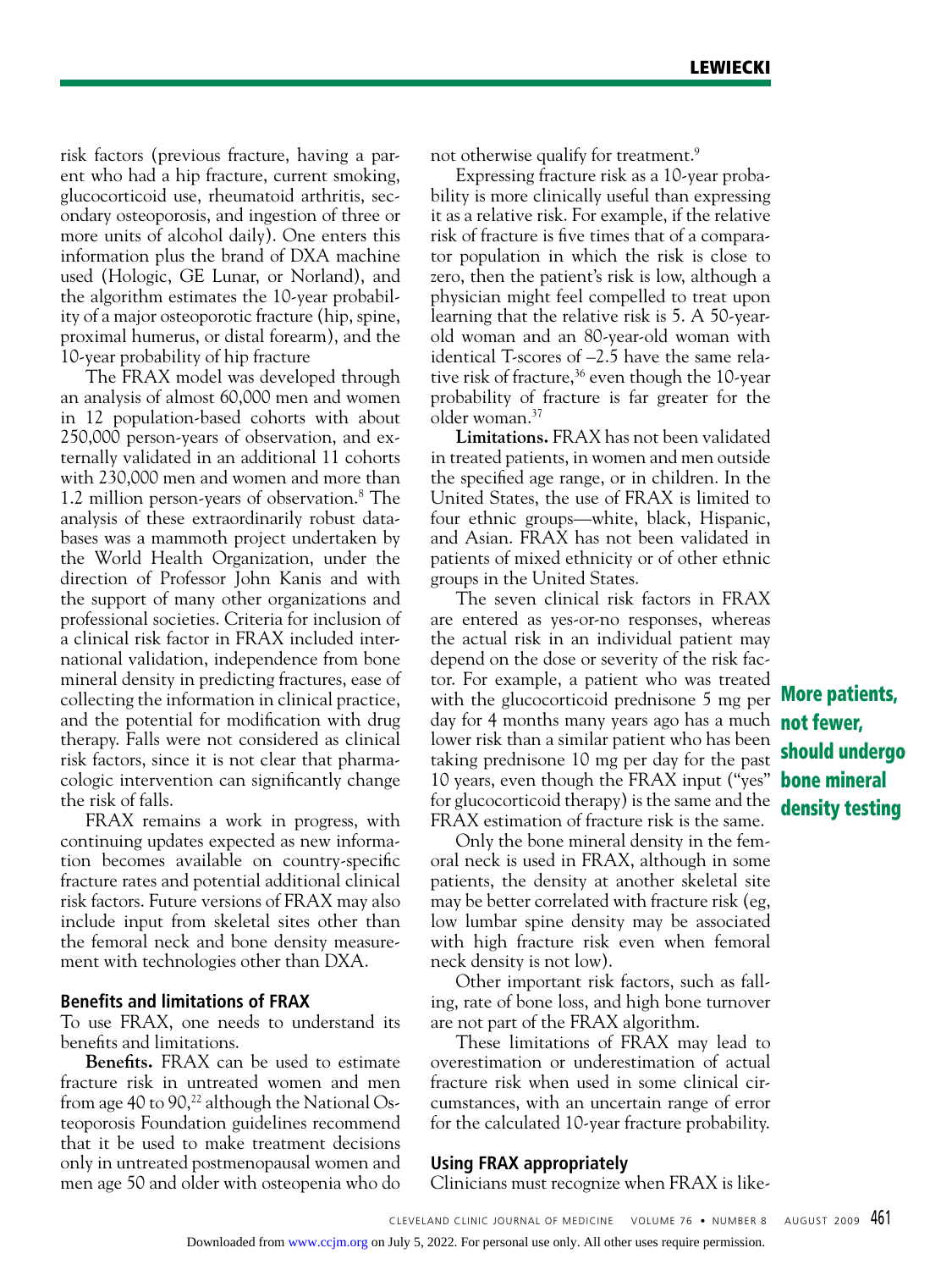ly to overestimate or underestimate fracture risk (see above).

FRAX also requires appropriate patient selection and a thorough understanding of its role in patient care decisions. Although it can be used to estimate fracture risk for a postmenopausal woman with osteoporosis, this use is not necessary and may be confusing; the National Osteoporosis Foundation guidelines recommend treatment for such a patient regardless of what FRAX says, while the FRAX calculation might result in a value that is below the treatment threshold.

Since the main clinical utility of FRAX is to help in making treatment decisions, strategies for using FRAX in the United States are discussed in association with the National Osteoporosis Foundation treatment guidelines in the section that follows.

### ■ **NATIONAL OSTEOPOROSIS FOUNDATION GUIDELINES FOR Treatment**

Many medical organizations have issued clinical practice guidelines for treating osteoporosis, with some recommendations that differ and therefore confuse more than enlighten.<sup>38</sup>

In an effort to unify these disparate recommendations, the National Osteoporosis Foundation, with the support and endorsement of numerous professional societies, developed the Clinician's Guide to Prevention and Treatment of Osteoporosis.9 This document addresses postmenopausal women and men age 50 and older of all ethnic groups in the United States and is intended for use by clinicians in making decisions in the care of individual patients. The recommendations should not be taken as rigid standards of practice but rather as a framework for making clinical decisions with consideration of the needs of each individual patient.

#### **Recommendations for all patients**

- A daily intake of elemental calcium of at least 1,200 mg with diet plus supplements, if needed (with no more than 500–600 mg of calcium supplementation in a single dose due to limited absorption of higher doses)
- Vitamin D3 800–1,000 IU per day, with more needed in some patients to bring the

serum 25-hydroxyvitamin D to a desirable level of 30 ng/mL (75 nmol/L) or higher

- Regular weight-bearing exercise
- Fall prevention
- Avoidance of tobacco use and excessive alcohol intake.

## **Who should be tested?**

The National Osteoporosis Foundation recommends bone density testing in patients at risk of osteoporosis according to indications that are almost identical to those of the International Society for Clinical Densitometry, ie:

- Women age 65 and older
- Postmenopausal women under age 65 with risk factors for fracture
- Women during the menopausal transition with clinical risk factors for fracture, such as low body weight, prior fracture, or use of high-risk drugs such as glucocorticoids
- Men age 70 and older
- Men under age 70 with clinical risk factors for fracture
- Adults with a fragility fracture
- Adults with a disease or condition associated with low bone mass or bone loss
- Adults taking drugs associated with low bone mass or bone loss
- Anyone being considered for pharmacologic therapy
- Anyone being treated, to monitor treatment effect
- Anyone not receiving therapy in whom evidence of bone loss would lead to treatment.

Women discontinuing estrogen should be considered for bone density testing according to the indications listed above.

All patients with osteoporosis should have a skeletal-related history and physical examination, with appropriate laboratory testing to evaluate for contributing factors.

## **Who should be treated?**

The National Osteoporosis Foundation recommends considering starting drug therapy in postmenopausal women and men age 50 and older who have any of the following:

- A hip or vertebral (clinical or morphometric) fracture
- A T-score of  $-2.5$  or less at the femoral neck or spine after appropriate evaluation

FRAX is a work in progress, with further updates expected

Downloaded from [www.ccjm.org](http://www.ccjm.org/) on July 5, 2022. For personal use only. All other uses require permission.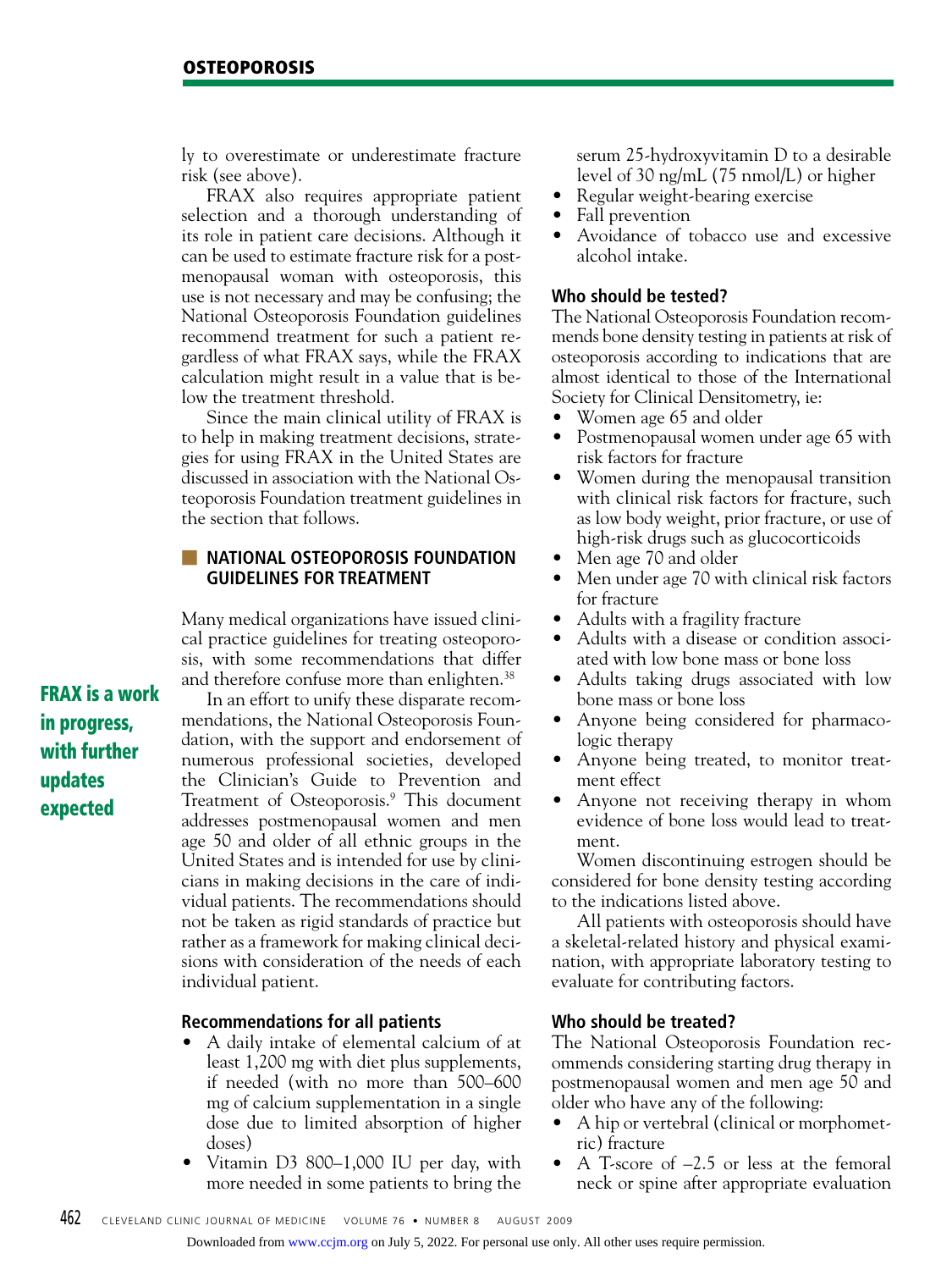to exclude secondary causes

• Low bone mass (a T-score between  $-1.0$ and –2.5 at the femoral neck or spine) and a 10-year probability of a hip fracture of 3% or more or a 10-year probability of a major osteoporosis-related fracture of 20% or more, based on the US version of FRAX (patient preferences may indicate treatment for people with 10-year fracture probabilities above or below these levels).

### **Economic assumptions behind the guidelines**

The National Osteoporosis Foundation based its recommendations on cost-effectiveness modeling<sup>39</sup> and the US version of FRAX.<sup>40</sup> The fracture risk algorithm was calibrated to US fracture and death rates, with economic assumptions that included the following: 5 years of drug therapy with 100% compliance and persistent use of a drug that costs \$600 per year and results in a 35% reduction in fracture risk, followed by discontinuation of the drug associated with a linear offset of effect over the next 5 years, with a societal willingness to pay up to \$60,000 per quality-adjusted lifeyear gained.<sup>39</sup>

## **FRAX is used to decide on treatment only in those with osteopenia**

FRAX is used for making treatment decisions only in patients with osteopenia. Those with a densitometric diagnosis of osteoporosis according to a T-score value of –2.5 or less or a clinical diagnosis of osteoporosis by virtue of having had a fracture of the hip or spine should be treated regardless of FRAX, and those with normal T-scores are not recommended for treatment regardless of FRAX. By providing a quantitative estimation of fracture probability, FRAX allows clinicians to distinguish patients with osteopenia who are at high fracture risk from those who are not, and thereby to treat those most likely to benefit.

Since approximately one-half of patients who have fragility fractures do not have Tscores in the osteoporosis range,<sup>41,42</sup> there is great clinical utility in identifying the subset of osteopenic patients who are candidates for treatment. It is likely that the use of FRAX will result in fewer early postmenopausal women and more older women with osteopenia being treated with drugs, since age is an important risk factor for fracture that is independent of bone mineral density.

## **Which drugs to use?**

The drugs currently approved in the United States for preventing and treating osteoporosis are:

- Estrogen (with or without a progestin)
- Alendronate (Fosamax)
- Risedronate (Actonel)
- Ibandronate (Boniva)
- Zoledronate (Reclast)
- Salmon calcitonin (Miacalcin, Fortical)
- Raloxifene (Evista)
- • Teriparatide (Forteo) (**Table 2**).

It is not known with certainty whether any of these drugs is more effective than any other, because no head-to-head clinical trials have been done using fracture as the primary end point.

Selecting a drug requires assessing its benefits and risks for each patient. The National Osteoporosis Foundation's intervention thresholds do not consider nonskeletal benefits and risks, such as reduction in the risk of invasive breast cancer and increase in the risk of thromboembolic events with raloxifene.

## **For patients on glucocorticoids**

Chronic glucocorticoid therapy is a special **T scores better** category of fracture risk. Rapid bone loss can occur at the start of therapy<sup>43</sup> and the adverse effects on bone strength are at least partially independent of bone mineral density.44 US Food and Drug Administration indications for drugs for prevention and treatment of glucocorticoid-induced osteoporosis are distinct from those for postmenopausal osteoporosis and osteoporosis in men (**Table 2**). Since FRAX may underestimate the fracture risk in some patients on glucocorticoid therapy, the National Osteoporosis Foundation recommendations may leave out some patients who could benefit from therapy.

The American College of Rheumatology recommends prescribing a bisphosphonate (with caution in premenopausal women) for patients beginning therapy with prednisone 5 mg per day or higher (or its equivalent) if the corticosteroid therapy is planned to continue for

Half of fragility fractures are in people with than –2.5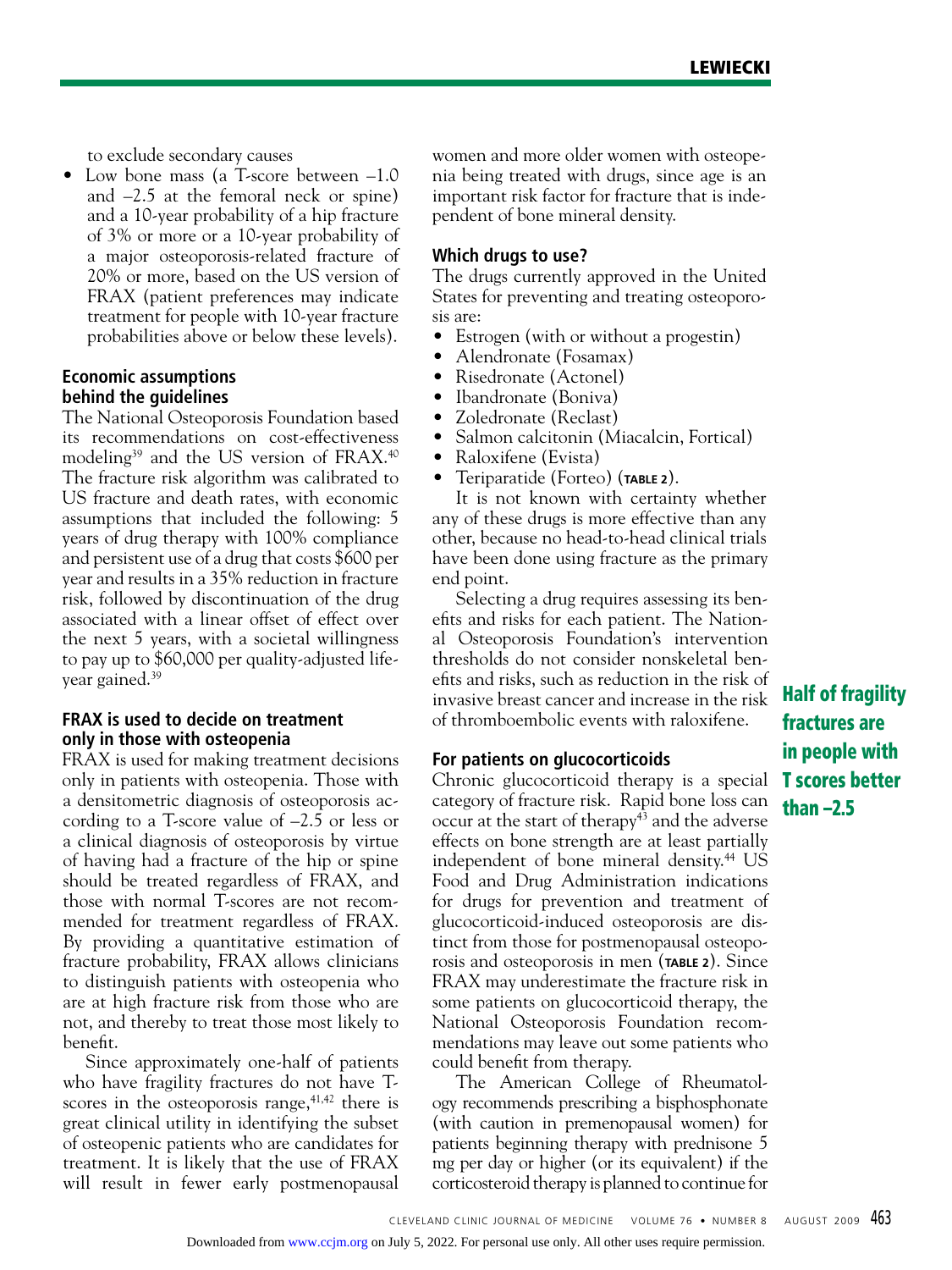3 months or longer, and for patients who have been receiving this dose long-term who have low bone mineral density (T-score  $\leq -1.0$ ).<sup>45</sup>

#### $\blacksquare$  **STRATEGIES FOR IMPROVING treatment**

#### **Look for causes of secondary osteoporosis**

All patients with osteoporosis should undergo an evaluation for factors other than postmenopausal status or aging that may adversely affect skeletal health or the choice of treatment. Causes of secondary osteoporosis are common,46 occurring in about two-thirds of men and about one-fifth of postmenopausal women,<sup>47</sup> and unless they are recognized and treated, they may block or attenuate the response to therapy.

Particular attention must be paid to the adequacy of calcium and vitamin D intake and absorption. While there is no standard laboratory evaluation, one study suggests that cost-effective testing in a referral practice includes measurement of serum calcium, serum 25-hydroxyvitamin D, serum parathyroid hormone, 24-hour urinary calcium, and thyroidstimulating hormone if on thyroid replacement in all women with osteoporosis.<sup>48,49</sup>

Low calcium and vitamin D intake is common

Other helpful tests are a complete blood count, alkaline phosphatase, serum creatinine, serum phosphorus, serum protein electrophoresis in elderly patients, and serum testosterone in men; additional evaluation may be indicated, depending on clinical circumstances.

#### **Think about special indications for or contraindications to specific drugs**

If you have determined that drug therapy is indicated to reduce fracture risk, then a particular drug must be selected that is likely to be effective, safe, and affordable for the individual patient. Consideration must be given to what is known about the skeletal and nonskeletal benefits and risks, as well as patient factors such as other medical conditions, past drug experiences, and beliefs. For example:

- An oral bisphosphonate should not be given to a patient with a history of esophageal stricture, but an intravenous bisphosphonate may be very helpful.
- Raloxifene may be attractive for a patient at high risk of invasive breast cancer but

not if there is a history of thromboembolic disease.

Generic alendronate may be the first choice for a patient whose primary concern is keeping cost to a minimum, but risedronate or ibandronate may be best for a patient who prefers the convenience of monthly oral dosing.

#### **Educate patients to improve compliance**

Many patients who are prescribed medication do not start taking it, take it incorrectly, or stop taking it before obtaining benefit.

Some patients may not understand the goal of therapy (reduction of fracture risk) or the serious consequences of fractures. The lay press and medical journals contain much information on potential adverse effects of drug therapy (eg, osteonecrosis of the jaw, atrial fibrillation, mid-shaft femur fractures, esophageal cancer with bisphosphonates), often presented without consideration of the benefitrisk ratio. Patients may fear real or perceived adverse effects, and physicians may not be sufficiently knowledgeable to allay those fears.

For drugs that are complex to administer, such as oral bisphosphonates, patients may not fully understand the requirements or their rationale and importance.

For these reasons, a patient who is prescribed a drug must also be educated about the importance of filling the prescription, taking it regularly and correctly (particularly important for oral bisphosphonates), and taking it long enough to benefit.

#### **Keep in touch with the patient**

The causes of poor compliance and persistence are many, and effective interventions to help are few.50 One approach that has been shown to be helpful is regular contact with a health care provider.<sup>51</sup>

Patients often stop treatment when they develop an adverse effect (real or perceived), or when a news release of a new medical report raises the fear of an adverse effect. Without contact with a health care provider, these issues cannot be recognized and addressed.

### **Monitor for effectiveness**

Monitoring for effectiveness of therapy, usually with DXA 1 to 2 years after starting therapy,

Downloaded from [www.ccjm.org](http://www.ccjm.org/) on July 5, 2022. For personal use only. All other uses require permission.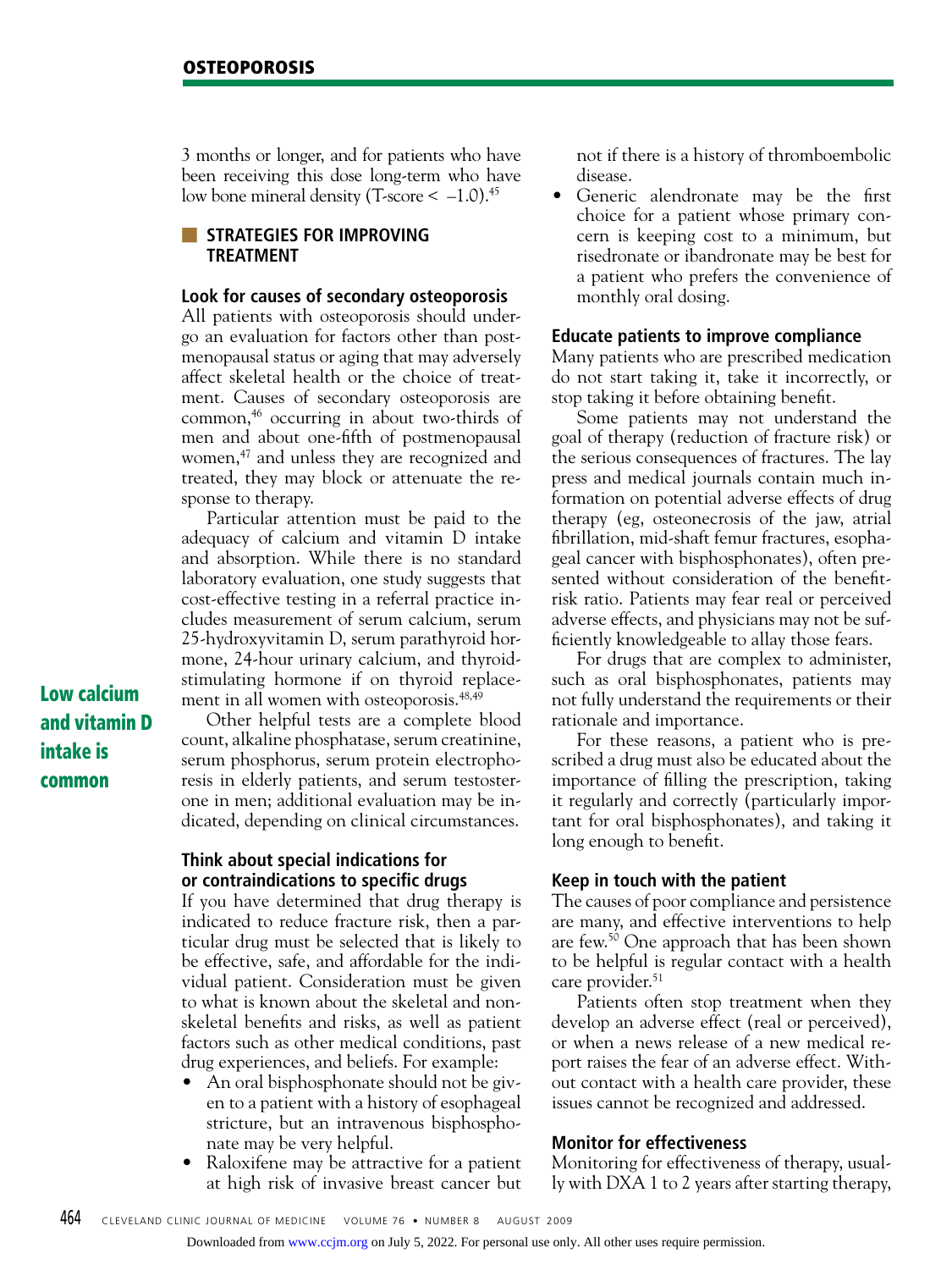provides useful clinical information.

Stability or an increase in bone mineral density is considered a good response that is associated with a reduction in fracture risk.7 A significant loss of bone mineral density is cause for concern and consideration of evaluation for secondary causes.52,53

Allowable intervals for insurance coverage of DXA may vary according to Medicare jurisdiction and health plan.

#### ■ **SHOULD BISPHOSPHONATES BE STOPPED AFTER LONG-TERM USE?**

The concept of a "drug holiday" has arisen because bisphosphonates have a prolonged but waning antiresorptive effect with discontinuation after long-term use. A drug holiday, for a period of 1 year or perhaps longer, may be considered for patients on alendronate who are no longer or never were at high risk of fracture. On the other hand, given the evidence of increased risk of clinical vertebral fracture<sup>54</sup> and hip fracture<sup>55</sup> after bisphosphonates are discontinued, a drug holiday is probably not

#### ■ **References**

- 1. **US Department of Health and Human Services**. Bone Health and Osteoporosis: A Report of the Surgeon General. Rockville, MD: US Department of Health and Human Services, Office of the Surgeon General; 2004.
- 2. **National Osteoporosis Foundation**. America's Bone Health: The State of Osteoporosis and Low Bone Mass in Our Nation. Washington, DC: National Osteoporosis Foundation; 2002.
- 3. **Burge R, Dawson-Hughes B, Solomon DH, Wong JB, King A, Tosteson A**. Incidence and economic burden of osteoporosis-related fractures in the United States, 2005–2025. J Bone Miner Res 2007; 22:465–475.
- 4. **Riggs BL, Melton LJ 3rd**. The worldwide problem of osteoporosis: insights afforded by epidemiology. Bone 1995; 17(suppl 5):505S–511S.
- 5. **Cooper C, Atkinson EJ, Jacobsen SJ, O'Fallon WM, Melton LJ 3rd**. Population-based study of survival after osteoporotic fractures. Am J Epidemiol 1993; 137:1001–1005.
- 6. **Kanis JA, on behalf of the World Health Organization Scientific Group (2007)**. Assessment of osteoporosis at the primary health-care level. Technical Report. World Health Organization Collaborating Centre for Metabolic Bone Diseases, University of Sheffield, UK, 2008.
- 7. **Baim S, Binkley N, Bilezikian JP, et al**. Official Positions of the International Society for Clinical Densitometry and executive summary of the 2007 ISCD Position Development Conference. J Clin Densitom 2008; 11:75–91.
- 8. **Curtis JR, Carbone L, Cheng H, et al**. Longitudinal patterns in bone mass measurement among U.S. Medicare beneficiaries [abstract]. J Bone Miner Res 2007; 22(suppl 1):S193.
- 9. **National Osteoporosis Foundation**. Clinician's Guide to Prevention and Treatment of Osteoporosis. Washington, DC: National Osteoporosis Foundation; 2008.
- 10. **NIH Consensus Development Panel on Osteoporosis Prevention, Diagnosis, and Therapy**. Osteoporosis prevention, diagnosis, and therapy. JAMA 2001; 285:785–795.

a reasonable choice in patients at high risk of fracture.

For bisphosphonates with very long dosing intervals, such as zoledronic acid given intravenously every 12 months, there may be opportunities for extending the dosing interval, but the lack of data means that no recommendations can be made at this time.

#### ■ **When to refer**

Most patients with osteoporosis can be effectively managed by the primary care provider. Referral to an osteoporosis specialist should be considered when the evaluation or treatment is beyond the comfort zone or level of expertise of the provider. Examples of situations in which referral may be appropriate are young patients with fragility fractures, patients with normal bone mineral density and fragility fractures, unusual laboratory findings on the evaluation for secondary osteoporosis, poor response to therapy (declining bone mineral density, failure of bone turnover markers to change as expected, fractures), and inability to tolerate therapy.

- 11. **van Staa TP, Leufkens HG, Cooper C**. Does a fracture at one site predict later fractures at other sites? A British cohort study. Osteoporos Int 2002; 13:624–629.
- 12. **Cummings SR, Stone KL, Lui LL, et al**. Are traumatic fractures osteoporotic? [abstract] J Bone Miner Res 2002; 17(suppl 1):S175.
- 13. **Delmas PD, van de Langerijt L, Watts NB, et al**. Underdiagnosis of vertebral fractures is a worldwide problem: the IMPACT study. J Bone Miner Res 2005; 20:557–563.
- 14. **Gehlbach SH, Bigelow C, Heimisdottir M, May S, Walker M, Kirkwood JR**. Recognition of vertebral fracture in a clinical setting. Osteoporos Int 2000; 11:577–582.
- 15. **Cooper C, O'Neill T, Silman A**. The epidemiology of vertebral fractures. European Vertebral Osteoporosis Study Group. Bone 1993; 14(suppl 1):S89–S97.
- 16. **Foley KA, Foster SA, Meadows ES, Baser O, Long SR**. Assessment of the clinical management of fragility fractures and implications for the new HEDIS osteoporosis measure. Med Care 2007; 45:902–906.
- 17. **Kamel HK, Hussain MS, Tariq S, Perry HM, Morley JE**. Failure to diagnose and treat osteoporosis in elderly patients hospitalized with hip fracture. Am J Med 2000; 109:326–328.
- 18. **Kiebzak GM, Beinart GA, Perser K, Ambrose CG, Siff SJ, Heggeness MH**. Undertreatment of osteoporosis in men with hip fracture. Arch Intern Med 2002; 162:2217–2222.
- 19. **Klotzbuecher CM, Ross PD, Landsman PB, Abbott TA 3rd, Berger M**. Patients with prior fractures have an increased risk of future fractures: a summary of the literature and statistical synthesis. J Bone Miner Res 2000; 15:721–739.
- 20. **Quintos-Macasa AM, Quinet R, Spady M, et al**. Implementation of a mandatory rheumatology osteoporosis consultation in patients with low-impact hip fracture. J Clin Rheumatol 2007; 13:70–72.
- 21. **Streeten EA, Mohamed A, Gandhi A, et al**. The inpatient consultation approach to osteoporosis treatment in patients with a fracture. Is automatic consultation needed? J Bone Joint Surg Am 2006; 88:1968–1974.